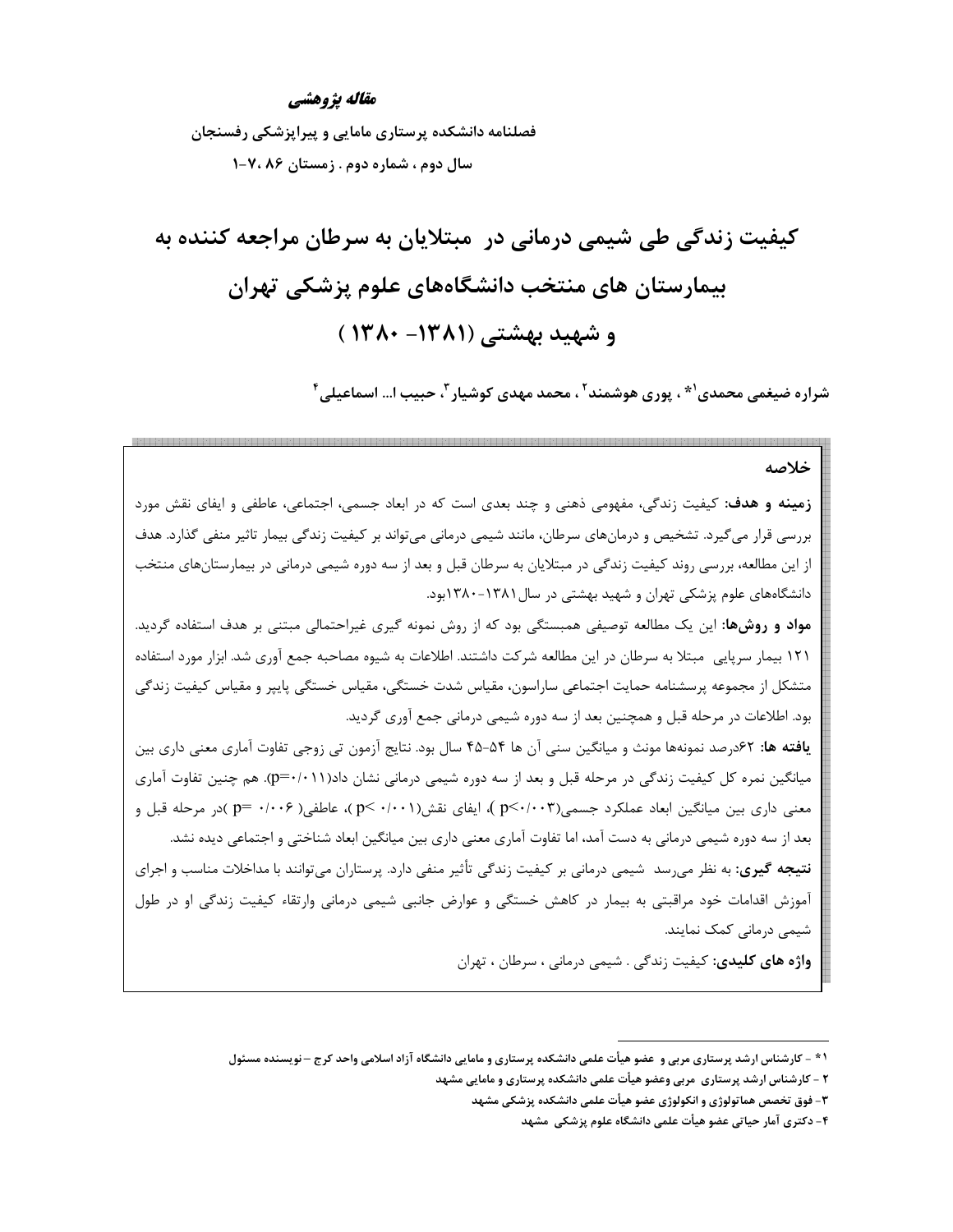#### مقدمه

سرطان دومین عامل مرگ و میر در آمریکا[۱] و سومین عامل مرگ و میر در ایران محسوب میگردد[۲]. از جمله مسائل مهم در بررسی بیماران مبتلا به بیماریهای مزمن از جمله سرطان توجه به کیفیت زندگی بیماران است. در نظر گرفتن عوامل مرتبط با كيفيت زندگي بيماران سرطاني نكته مهمي در ارزیابی اثربخشی درمان و روند بیماری در این بیماران محسوب می شود. کیفیت زندگی یک ساختار چند بعدی دارد که در ابعاد مختلف عملکردی، اجتماعی، روانی، عاطفی مورد بررسی قرار میگیرد. این پارامترها شاخصهای مهمی از عملکرد بیمار را بعد از تشخیص و درمان سرطان، نشان میدهند. از شایعترین مواردی که در مطالعات کیفیت زندگی مورد تحقیق و بررسی قرار میگیرد مسائل مربوط به بیماران سرطاني است[۳].

اثرات روانی ناشی از تشخیص سرطان و اثرات جسمی ناشی از درمانهای آن توأم با بسیاری از عوارض جانبی هستند که اثر منفی بر کیفیت زندگی فرد میگذارند[۴]. Ozylkan می نویسد تشخیص و درمان سرطان سبب اختلال در الگوی خواب و فعالیت، ایجاد علائم جسمی و اختلال در عملکرد شناختی، مشارکت اجتماعی و انجام وظایف فرد میگردد و در نهایت کیفیت زندگی فرد را تهدید می نماید[۵]. Wapnir مینویسد: نوع روش درمانی، بر کیفیت زندگی اثر دارد. درمانهای سرطان توأم با عوارض و سمیتی هستند که به طور کوتاه مدت یا طولانی مدت کیفیت زندگی فرد را به خطر می اندازد، در این میان، هر چه شدت عوارض جانبی تجربه شده در طول درمان، بیشتر باشد کیفیت زندگی بیشتر مورد تهديد قرار مي گيرد[۶].

از جمله درمانهای سرطان، شیمی درمانی است که با هدف نابودسازی سلولهای سرطانی انجام می پذیرد. مطالعات نشان میدهد شیمی درمانی توأم با عوارض متعددی مانند خستگی، تهوع، استفراغ، آنمي و آلوپسي است كه مي تواند بر كيفيت زندگی اثر منفی گذارد[۹-۷]. اساس فلسفه پرستاری، بهبود زندگی است. امروزه تنها زنده ماندن مد نظر نیست و افراد خواهان یک زندگی با کیفیت مطلوب میباشند. پرستاران به دلیل تماس طولانی تر و مستقیم تری که با بیمار دارند، نقش

مهم و مؤثری در بررسی و ارتقاء کیفیت زندگی بیماران سرطانی دارند. مطالعات نشان می دهد مداخلات پرستاری در مبتلایان به سرطان به طور معنیداری به کاهش عوارض جانبی ناشی از درمان و ارتقاء کیفیت زندگی آن ها منجر مے گردد[۱۰].

با عنایت و آگاهی از شیمی درمانی به عنوان یک شیوه درمانی توأم با عوارض جانبی و از طرفی ضرورت توجه و ارزیابی کیفیت زندگی بیماران سرطانی، این مطالعه با هدف تعیین و مقایسه کیفیت زندگی در مبتلایان به سرطان قبل و بعد از سه دوره شیمی درمانی انجام گرفت. بدیهی است نتایج این مطالعه میتواند راهنمایی برای پرستاران بخش سرطان باشد تا با بهره گیری از آن بتوانند در امر مراقبت ودرمان مؤثرتر، اقدام نموده و با ارتقاء کیفیت مراقبت های پرستاری در جهت کاهش عوارض جانبی شیمی درمانی و ارتقاء کیفیت زندگی در این بیماران گام بردارند.

# مواد و روش ها

در این پژوهش که یک مطالعه توصیفی – همبستگی بود از یک طرح تک متغیره و تک گروهی استفاده گردید. ۱۲۱ بیمار مبتلا به سرطان که برای انجام اولین دوره شیمی درمانی به درمانگاههای سرپایی شیمی درمانی بیمارستانهای شریعتی، طالقانی ، شهدای تجریش و انستیتو کانسر تهران مراجعه نموده بودند، به شیوه نمونه گیری مبتنی بر هدف انتخاب شده و درهمین مرحله و بعد از سه دوره شیمی درمانی تحت مصاحبه قرار گرفته و اطلاعات جمع آوري شد.

ابزار گرد آوری داده ها در این پژوهش، فرم انتخاب نمونه، فرم مشخصات فردی، فرم اطلاعات مربوط به بیماری و درمان، مقیاس دیداری شدت خستگی، پرسشنامه حمایت اجتماعی، مقیاس کیفیت زندگی مربوط به سازمان اروپایی تحقیق و درمان سرطان بود. جهت تعيين روايي فرم هاي انتخاب نمونه، مشخصات فردی، و اطلاعات بیماری و درمان، از روش روایی محتوا استفاده گردید. مقیاس دیداری شدت خستگی و مقیاس کیفیت زندگی، ابزارهای استاندارد و قابل تأیید بودند. سیس از طریق نرم افزار SPSS و با استفاده از آزمونهای أناليز واريانس يكطرفه، زوج ميانگينها و ضريب همبستگي پیرسون، اطلاعات مورد تجزیه و تحلیل آماری قرار گرفتند.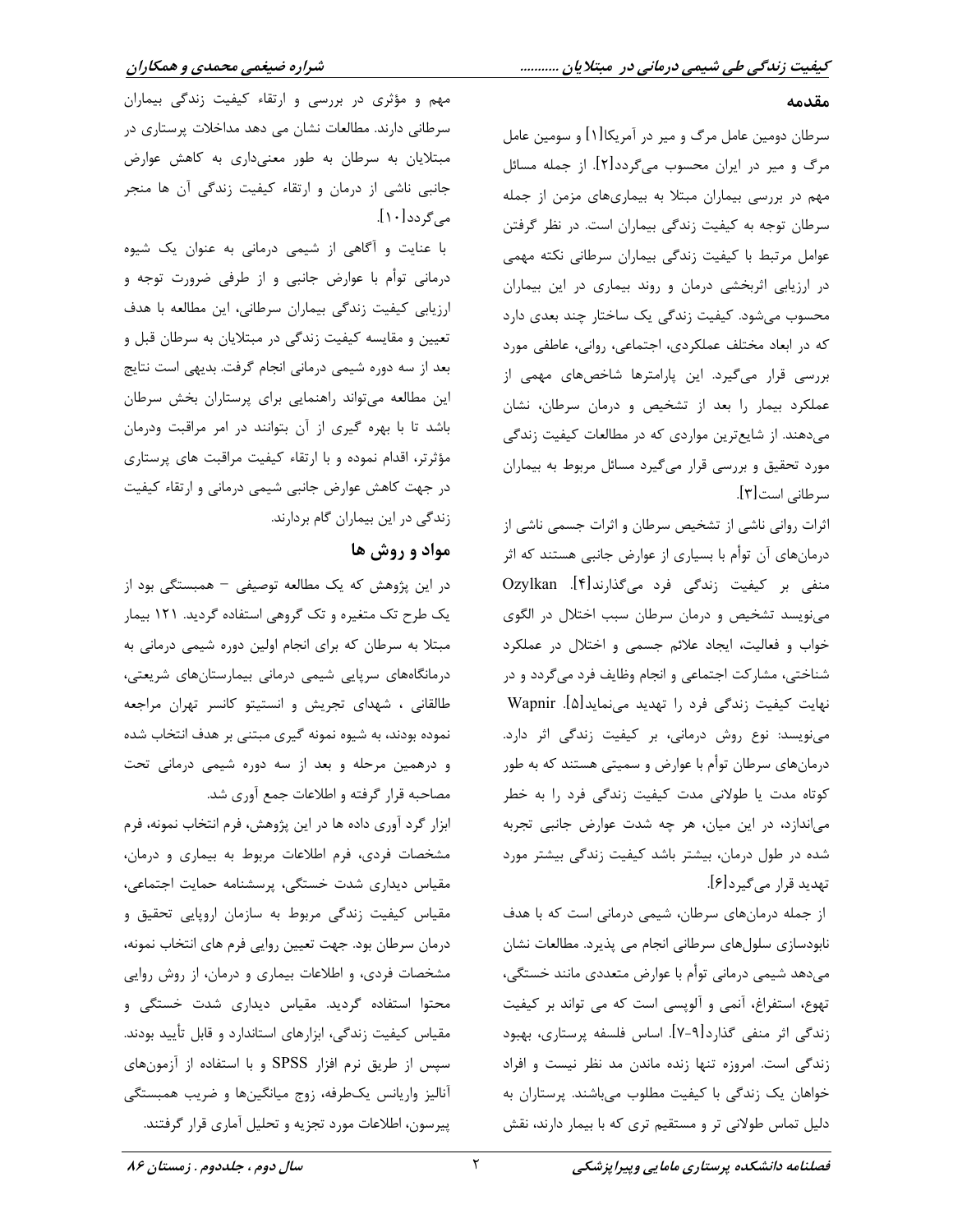## ىافته ها

نتایج نشان داد اکثر واحدهای پژوهش در گروه سنی ۵۴-۴۵ سال(٢٨/١/) قرار داشتند. ۶۲درصد واحدهای پژوهش، مؤنث و ۳۸درصد مذکر بودند و بیشترین واحدهای پژوهش در مرحله دوم سرطان(۴۶/۵درصد) قرار داشتند. توزیع فراوانی سطوح مختلف زندگی در مرحله قبل و بعد از سه دوره شیمی درمانی تفاوت آماری معنیداری نشان نداد.(p=٠/۵٩٣)

(جدول شماره ١). اما بعد از سه دوره شیمی درمانی، میانگین ابعاد کیفیت زندگی به طرز محسوسی نسبت به قبل از شیمی درمانی، کاهش یافته بود به طوری که در نتایج آزمون تی زوجی تفاوت آماری معنی داری بین میانگین نمره کل کیفیت زندگی در مرحله قبل و بعد از سه دوره شیمی درمانی نشان  $(p=+1)$ داد

شراره ضیغمی محمدی و همکاران

| ازمون تي زوجي                   |               |                                | اختلاف ميانگين قبل و                                             | بعد از سه دوره شیمی                                           | قبل از شیمی درمانی                                                    | شیمی درمانی         |
|---------------------------------|---------------|--------------------------------|------------------------------------------------------------------|---------------------------------------------------------------|-----------------------------------------------------------------------|---------------------|
|                                 |               |                                | درمانی<br>بعد                                                    |                                                               | ابعاد                                                                 |                     |
| t                               | DF            | p                              | انحراف معيار ± ميانگين                                           | انحراف معيا <sub>د</sub> ± ميانگين                            | انحراف معيا <sub>د</sub> ± ميانگين                                    | کیفیت زندگی         |
| $\mathbf{y}_1 \cdot \mathbf{y}$ | $\mathcal{N}$ | $\cdot$ / $\cdot$ $\uparrow$   | $\cdot$ /۴۶ $\pm$ ۱/۶۹                                           | $Y, Y^{\pm}$                                                  | $9/9$ $\pm$ $1$ / $\gamma$ ۴                                          | عملكرد جسمى         |
| $\Delta/\Lambda$                | $\mathcal{N}$ | $\cdot$ / $\cdot$ \            | $\cdot$ / $\Delta$ $\uparrow$ $\pm$ $\uparrow$ / $\cdot$ $\cdot$ | $\frac{6}{2}$                                                 | $\tau/\tau\tau\pm\cdot$ /90                                           | ایفای نقش           |
| $\cdot$ /99۳                    | 15.           | $\cdot$ /۳۲۳                   | $9/97 \pm 1/19$                                                  | $\mathbf{Y}/\cdot\mathbf{Y}$ $\pm$ $\cdot$ / $\lambda\lambda$ | $Y/97 \pm 191$                                                        | عملكرد شناختى       |
| <b>Y/YYY</b>                    | 15.           | $\cdot$ $ \cdot \cdot \rangle$ | $1/11$ $\pm$ $5/57$                                              | $11/19 \pm 7/11$                                              | $\mathcal{N} \cdot \mathcal{N} \times \mathcal{N} \times \mathcal{S}$ | عملكرد عاطفى        |
| $\cdot/\lambda \setminus \cdot$ | $\mathcal{N}$ | $\cdot$ /۴۲ $\cdot$            | $\cdot$ /1 $\cdot$ $\pm$ 1/۴۵                                    | $\Delta$ / $\Upsilon$ ) $\pm$ )/ $\Upsilon$ $\Delta$          | $\Delta/\Gamma$ + $\pm \Gamma$ /۴۹                                    | عملكرد اجتماعى      |
| Y/Y                             | $\mathcal{N}$ | $\cdot$ / $\cdot$ $\uparrow$ 9 | $1/7V \pm 5/77$                                                  | TY/VA±8/19                                                    | $\gamma$ 1/41 $\pm$ <i>5</i> /19                                      | علائم آزار دهنده    |
| $-\Delta$ /٢٢٧                  | 15.           | $\cdot$ / $\cdot$ )            | $-1/19 \pm 7/0$                                                  | $9/11 \pm 1/19$                                               | $Y/\Upsilon \cdot \pm \Upsilon/\cdot \eta$                            | كيفيت زندگي بيمار   |
| .707 <sub>A</sub>               | $\mathcal{N}$ | .7091                          | $f/\sqrt{\pm} \cdot / \sqrt{2}$                                  | $Y/YY \pm -190$                                               | $Y/YY^{\pm}Y/Y$                                                       | مشكلات مالى         |
| $Y/\Delta$ 95                   | $\mathcal{N}$ | $\cdot/\cdot$ \ \              | $771.1 + 777$                                                    | $57/\cdot 7 \pm 1/\cdot 75$                                   | $09/09 \pm 1.7.5$                                                     | نمرہ کل کیفیت زندگی |

جدول ۱ : مقایسه میانگین ابعاد کیفیت زندگی در مبتلایان به سرطان قبل و بعد از سه دوره شیمی درمانی

نتايج آزمون ضريب همبستگي پيرسون بين تغييرات كيفيت زندگی با تجربه علائم آزاردهنده، شدت خستگی (p < · / · · )) و هموگلوبین (p= · / · ۵) ارتباط آماری معنیداری نشان داد ولی با حمایت اجتماعی ارتباط آماری معنی داری نشان نداد (جدول شماره ۲).

نتایج آزمون تی زوجی، تفاوت آماری معنی داری بین میانگین بعد عملکرد جسمی(p=۰/۰۰۳)، بعد ایفای نقش (p < · / · · )) و عملکرد عاطفی(p= · / · · 8) در مرحله قبل و بعد از سه دوره شیمی درمانی نشان داد ولی تفاوتی بین میانگین بعد عملکرد شناختی و اجتماعی مشخص نگردید.

 $\mathbf{r}$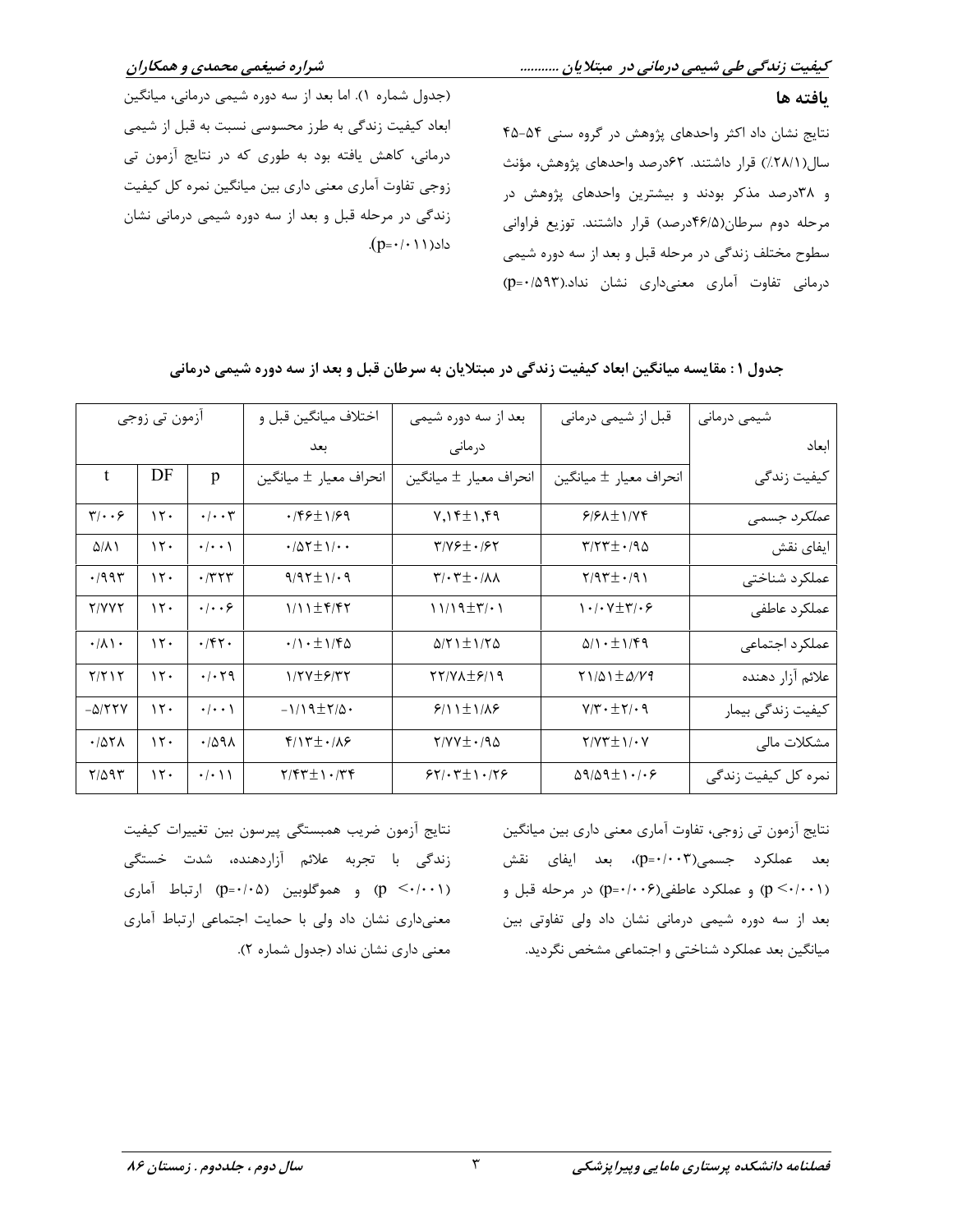| تغييرات كيفيت                         |                       | كيفيت زندگي بعدازسه                                              |              | كيفيت زندگي قبل از                    |                          | كيفيت زندگى             |
|---------------------------------------|-----------------------|------------------------------------------------------------------|--------------|---------------------------------------|--------------------------|-------------------------|
| زندگی                                 |                       | دوره شیمی درمانی                                                 |              | شیمی درمانی                           |                          | متغير                   |
| p                                     | r                     | p                                                                | $\mathbf{r}$ | p                                     | r                        |                         |
| ۰/۱۴۷                                 | $-\cdot/1$ $\tau\tau$ | $\cdot$ /00Y                                                     | $-1.08$      | $-\cdot/\cdot\cdot$ ۶                 | $-170.$                  | حمايت اجتماعي           |
| $\prec$<br>$\cdot/\cdot\cdot$         | ۰/۳۵۴                 | $<\!\!\boldsymbol{\cdot}/\!\!\boldsymbol{\cdot}\cdot\mathcal{N}$ | $\cdot$ /۶۷۵ | $\langle\cdot \cdot\cdot\rangle$      | $\cdot$ /558             | تجربه علائم آزار دهنده» |
| $\langle \cdot   \cdot \cdot \rangle$ | .787A                 | $<$ $\cdot$ / $\cdot$ )                                          | ۱۶۶۵.        | $\langle \cdot   \cdot \cdot \rangle$ | $\cdot$ / $\vee$ $\circ$ | شدت خستگی               |
| $\cdot/\cdot \Delta \cdot$            | $-11Y9$               | $\langle \cdot   \cdot \cdot \rangle$                            | $-1549$      | $\langle \cdot   \cdot \cdot \rangle$ | $-1798$                  | هموگلوبين               |

جدول۲:همبستگی بین تغییرات کیفیت زندگی در مرحله قبل وبعد از سه دوره شیمی درمانی با توجه به برخی متغیرها

(p < · / · · )) ولی بر حسب تغییرات ایجاد شده در ظاهر بدن و آگاهی از بیماری تفاوت آماری معنی داری مشاهده نشد(جدول شماره۳). در مدل خطی عمومی نیز پس از حذف اثر برخی متغیرهای کمی و کیفی مهم نشان داد که خستگی دارای بیشترین اثر بر تغییرات کیفیت زندگی می باشد.

\*منظور از علائم آزار دهنده ،علائم درد، تهوع، استفراغ، اسهال، تنگی نفس، بی خوابی، ضعف، بی اشتهایی، یبوست میباشد که توسط مقیاس علائم نگران کننده بررسی شد. میانگین تغییرات کیفیت زندگی بر حسب امید، تردید و اندکس توده بدن تفاوت آماری معنی داری نشان داد

جدول ۳: مقایسه میانگین کیفیت زندگی در مرحله قبل و بعد از سه دوره شیمی درمانی و تغییرات کیفیت زندگی بر حسب برخی متغیرهای مورد بررسی

| تغييرات كيفيت                         |                    | كيفيت زندگي بعدازسه              |                           | کیفیت زندگی قبل از                    |                                              | كيفيت زندگى            |
|---------------------------------------|--------------------|----------------------------------|---------------------------|---------------------------------------|----------------------------------------------|------------------------|
| زندگی                                 |                    | دوره شیمی درمانی                 |                           | شیمی درمانی                           |                                              |                        |
| p                                     | ازمون              | p                                | آزمون تي                  | p                                     | آزمون تي                                     | متغير                  |
|                                       | تى                 |                                  |                           |                                       |                                              |                        |
| $\cdot$ /9 $\cdot$ $\cdot$            | $-\cdot/151$       | $\cdot$ / $\cdot$ ۶              | $-Y/\lambda$              | $\langle \cdot   \cdot \cdot \rangle$ | $-\mathcal{F}/\Delta\Delta$                  | تغيير در ظاهر بدن      |
| .7001                                 | $\cdot$ /09 $\vee$ | $\cdot$ /۲۹۳                     | $-1$ . 56                 | $\cdot/\cdot\cdot\mathsf{Y}$          | $-\mathsf{r}/\mathsf{1}\mathsf{2}\mathsf{0}$ | آگاهي از بيماري        |
| $\langle \cdot   \cdot \cdot \rangle$ | ۱۴۱۶۵۸             | $\langle\cdot \cdot\cdot\rangle$ | ۱۸/۱۶۳                    | $\langle\cdot \!\cdot\cdot\rangle$    | ۱۴/۹۵۴                                       | امىد                   |
| $\langle \cdot   \cdot \cdot \rangle$ | ۱۹/۵۳۵             | $\langle\cdot \cdot\cdot\rangle$ | $Y\Delta/Y\Lambda\Lambda$ | $\langle\cdot \!\cdot\cdot\rangle$    | ۱۷/۱۴۴                                       | ترديد                  |
| $\langle \cdot   \cdot \cdot \rangle$ | 7/۳۶۹              | $\cdot/\cdot\cdot$ $\mathsf{Y}$  | 5/7                       | $\langle \cdot   \cdot \cdot \rangle$ | 9/۶۲۱                                        | تغيير دراندكس توده بدن |

ىحث

تفاوت آماری معنی داری بین کیفیت زندگی(p=٠/٠١١) و میانگین نمره ابعاد عملکرد جسمی(p=۰/۰۰۳)، ایفای نقش(p<-/··۱)، عاطفي (p=۰/۰۰۶) در مرحله قبل و بعد از سه دوره شیمی درمانی مشاهده شد. این یافته با نتایج مطالعه

Aranson همخوانی دارد مطالعه ایشان نشان داد که کیفیت زندگی در طول دوره شیمی درمانی کاهش می یابد. این یافته نشان می دهد عوارض جانبی درمان می تواند به طور کوتاه مدت یا طولانی مدت کیفیت زندگی فرد را به مخاطره انداز د [۱۱].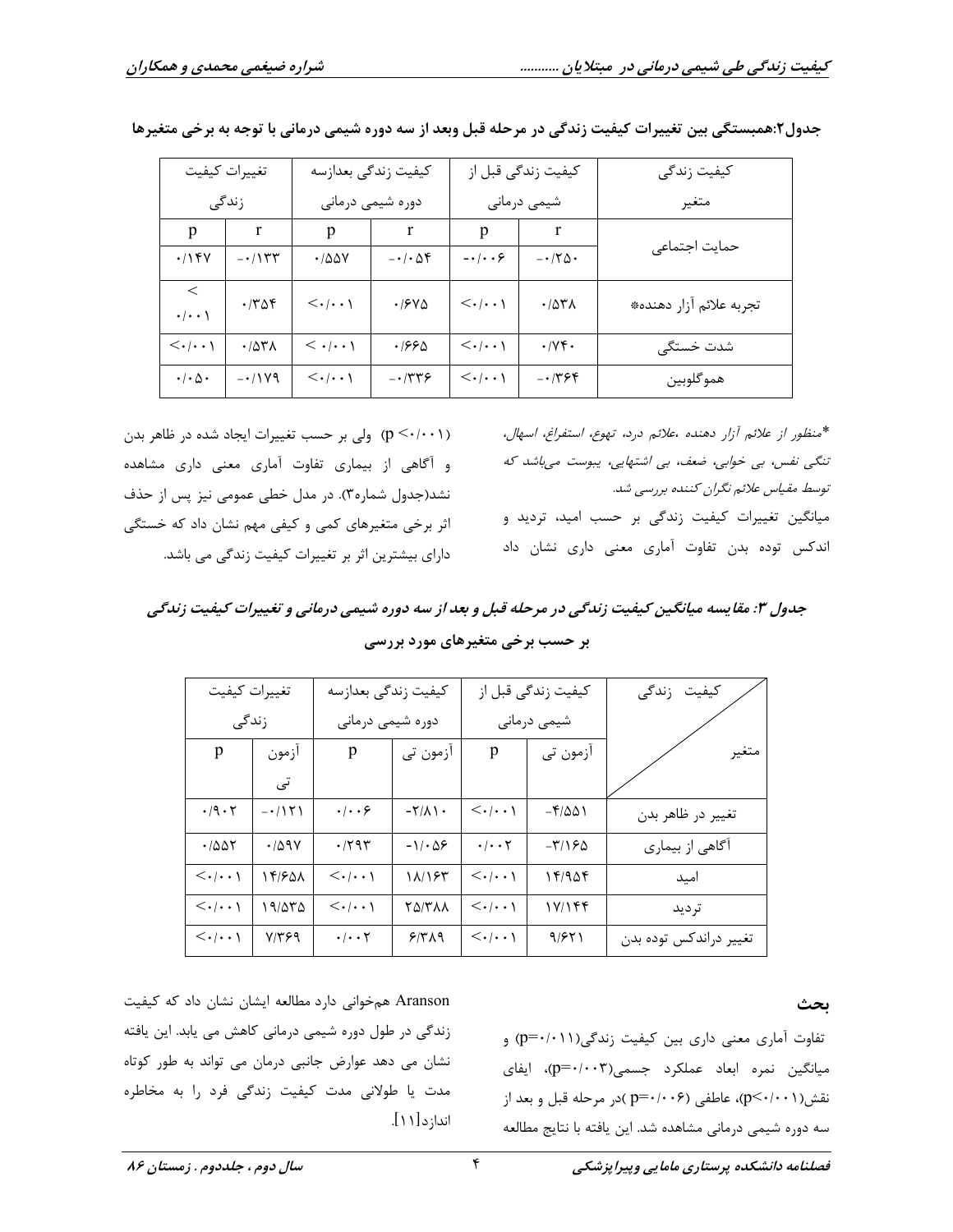# کیفیت زندگی طی شیمی درمانی در مبتلایان ...........

بین تغییرات کیفیت زندگی با تجربه علائم آزار دهنده در این مطالعه، ارتباط معنى دارى وجود داشت( p<٠/٠١). منظور از علائم آزار دهنده تهوع، استفراغ، درد، تنگی نفس، خستگی، بی اشتهایی و سایر عوارض و علائم آزاردهنده طی درمان است که توسط مقیاس علائم، بررسی شد. این یافته با نتایج پژوهش Jacobsen، همخوانی دارد(p<٠/٠۵). مطالعات او نشان داد هر چقدر میزان عوارض جانبی و علائم آزاردهنده طی درمان

بیشتر بود، کیفیت زندگی پایینتری تجربه میشد[۱۲]. در این مطالعه بین تغییرات کیفیت زندگی با شدت خستگی، رابطه آماری معنی داری وجود داشت(p<۰/۰۰۱). این یافته با نتايج مطالعه Ferrell Jacobsen و Bower همخواني دارد( p<٠/٠۵). نتايج مطالعات آن ها نشان داد بيماراني كه احساس خستگی بیشتری داشتند، کیفیت زندگی پایین تری را تجربه می کردند[۷،۱۲،۱۳].

خستگی شایعترین، ثابت ترین و دیسترس زاترین عارضه تجربه شده توسط بیماران سرطانی تحت شیمی درمانی است. خستگی همانند یک استرسور، منجر به ضعف در تطابق مبتلایان به سرطان می شود و می تواند سبب به هم خوردن تعادل خلقی، اضطراب و افسردگی شود و بر توانایی خودمراقبتي و ارتباط بين فردي تأثير گذارد. هم چنين سبب كاهش توانايي فرد در انجام وظايف خانه، گذراندن اوقات فراغت و مسئولیتهای شغلی شود. بنابراین، خستگی در سطوح عملکرد عاطفی، جسمی و اجتماعی مدنظر قرار مے گیرد[۹].

در مطالعه ما بین تغییرات کیفیت زندگی و سطح هموگلوبین خون نیز رابطه معکوس معنی داری وجود داشت(p=۰/۰۵). اين يافته ما با نتايج مطالعه Linda و Glanse همخواني دارد. مطالعات آن ها نشان داد بيماراني كه سطح هموگلوبين خونشان از ۱۱ کمتر بود احساس خستگی بیشتر و اختلال در عملکرد شان بیشتر بود و کیفیت زندگی پائینتری را تجربه می کردند[۸،۱۴].

میانگین تغییرات کیفیت زندگی بر حسب امید، تفاوت آماری معنی داری نشان داد(p<۰/۰۰۱). این یافته با نتایج مطالعه Postwite همخواني دارد. نتايج مطالعه وي نشان داد بيماران سرطانی که امید کمتری دارند tکیفیت زندگی پایین تری را

تجربه می کنند. امید، مفهومی چند بعدی شامل اجزای عاطفي، شناختي و رفتاري است. اميد باعث ايجاد انگيزه براي حرکت فرد به سوی انتخاب جدید سازگاری و تطابق میشود. وضعیت بیماری و عدم وابستگی فرد بر امید اثر میگذارد، افزایش مشکلات و علائم جسمی مانند خستگی، درد، تهوع و استفراغ سبب کاهش امید در بیماران سرطانی می شود[۱۵]. در این پژوهش، میانگین تغییرات کیفیت زندگی بر حسب تردید و بلا تکلیفی، تفاوت آماری معنی داری نشان داد ( p<٠/٠٠١). اين يافته با نتايج مطالعه Samarco مطابقت دارد(p<٠/٠۵). نتايج مطالعه وي نشان داد افزايش حس تردید و بلاتکلیفی با کاهش کیفیت زندگی ارتباط دارد. تردید، ناتوانی فرد برای مشخص کردن معنی حوادث مربوط به بیماری مانند فرایند بیماری، درمان و بستری شدن است. تردید و بلاتکلیفی وقتی اتفاق می افتد که فرد از ساختار طبقه بندی حادثه، آگاهی کافی نداشته و با کاهش کلیدهای راهنما مواجه است. مطالعات نشان می دهد علائم نگران کننده بیماری و ترس از عود، رابطه قوی با افزایش تردید و استرس ومشكلات عاطفي دارد. عدم آگاهي از بيماري و درمان و نحوه كنترل عوارض جانبي، سبب اختلال در تطابق فردى شده و در نهایت، موجب کاهش کیفیت زندگی مے گردد[۱۶].

میانگین تغییرات کیفیت زندگی بر حسب اندکس توده بدن، تفاوت معنى دارى نشان داد(p=٠/٠٠١) اين يافته با نتايج مطالعه Stone همخوانی دارد( p<۰/۰۵). مطالعه وی نشان داد کاشکسی و کاهش توده عضله سبب تشدید احساس خستگی شده و خستگی با اختلال عملکرد فرد منجر به کاهش کیفیت زندگی می گردد[۱۷].

**نتیجه گیری**: اساس فلسفه پرستاری بر بهبود و ارتقاء کیفیت زندگی است. امروزه تنها زنده ماندن مد نظر نمی باشد و افراد خواهان زندگی با کیفیت مطلوب هستند. با نگاهی کلی به تحقیق فعلی می توان حدس زد کیفیت زندگی در مبتلایان به سرطان در طی مسیر درمانی تحت تأثیر قرار میگیرد و کاهش می یابد. پرستاران می توانند در موقعیتهای بالینی به دلیل تماس مستقیم و طولانی تر خود با بیمار با داشتن روابط مثبت و برخوردی تخصصی، حمایت روحی و روانی، توضیحات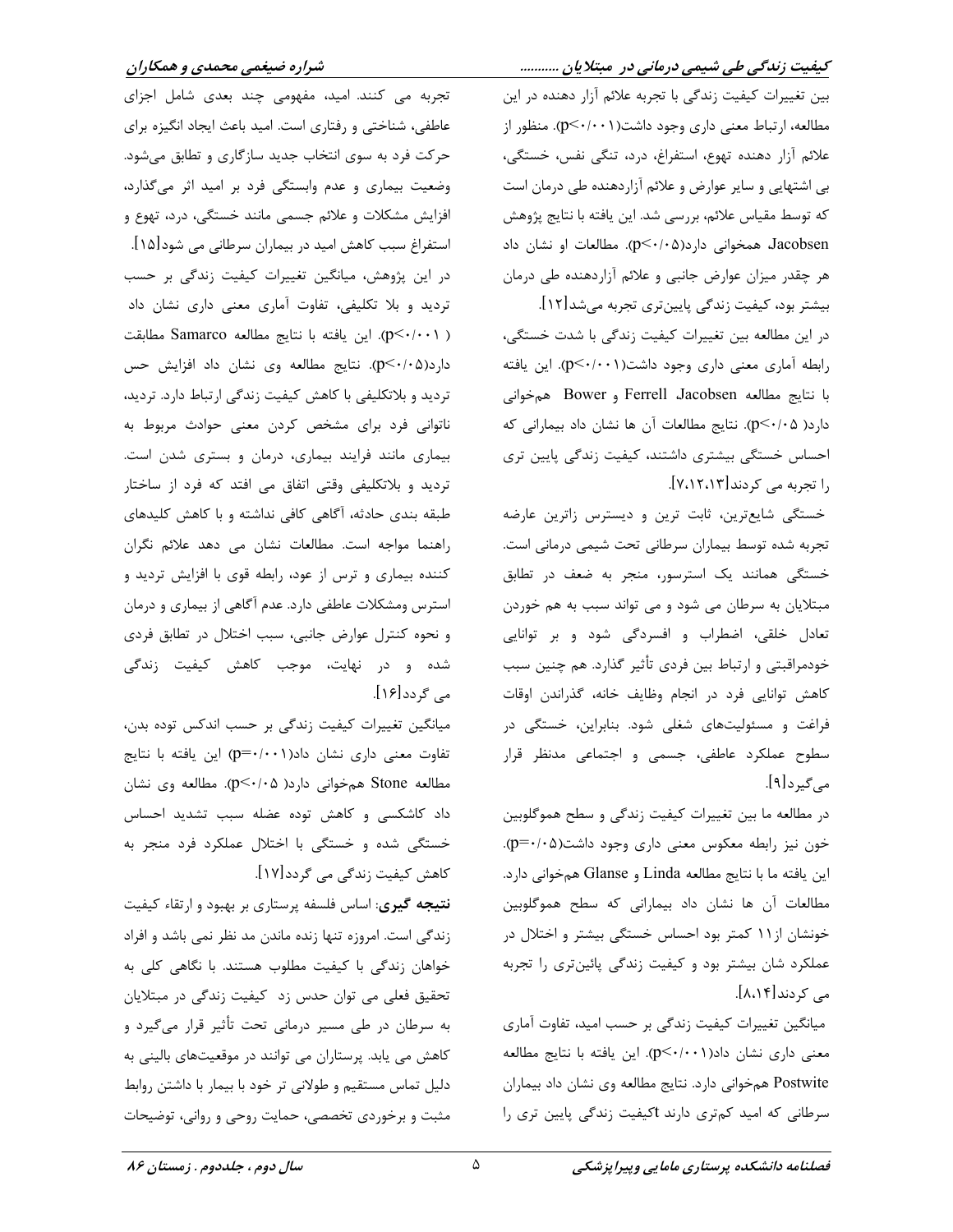## شراره ضیغمی محمدی و همکاران

10- Lamp J. Nurses at the bed side influencing outcome. Nursing Clinic of North American, 1997; 33 (3):583-587.

11- Aranson NK, Ahedzaie S, Bergan B. The European organization for research and Treament of cancer Qol -C30, a quality of life instrument for use in international clinical trial. Journal of the National Cancer Institute, 1993; 85(5): 365-375.

12- Jacobsen P, Hann P, Azzarell R. Fatigue in Women receiving adjuvant chemotherapy for breast cancer, characteristic, cause and correlates. Journal of Pain and Symptom Management, 1999; 18 (4):232-242.

13- Bower JE, Ganz PA, Desmond KA, Rowland J. Fatigue in breast cancer survivor, occurrence, correlates, and impact on quality of life .J Clin Oncol, 2000;18 (4):743-753.

14- Linda M, Verna C, Cricks S. The level of hemoglobin in anemic cancer patient correlates positively with quality of life. B J Cancer, 2002; 86(8): 1243-9.

15- Postwite J, Ceronsky C, Kreitzer M, Mackey K. Hope, spirituality, sense of coherence and quality of life in patients with cancer. Oncol Nurs Forum, 1996; 23(10): 455-462.

16- Samarco A. Perceived social support, uncertainty and quality of life of younger breast cancer survivors. Cancer Nursing, 2001; 24(3):212-219.

17- Stone P, Richard S, Son M, Hardy G. Fatigue in patients with cancer. European Journal of Cancel, 1998 ;3(11): 1670-1676.

کیفیت زندگی طی شیمی درمانی در مبتلایان ........... درست و بجا اقدامات فوری و صحیح و ارائه آموزشهای خودمراقبتی در جهت کنترل عوارض جانبی درمانها در ارتقاء کیفیت زندگی بیماران نقش مهم و اساسی داشته باشند.

منابع

1-Holley Sk. Evaluating Patients distress From cancer Related Fatigue: an instrument Development study. Oncol - Nurs- Forum. 2000; 27 (9):1425-1430.

۳-سامي، پ. پرستاري داخلي جراحي برونر . بيماريهاي زنان و یستان ، انتشارات بشری ۱۳۸۰: صفحات ۱۰۶ تا ۱۲۳.

4- Michael M, Tannok L. Measuring health related quality of life in clinical trial evaluated the role of chemotherapy in cancer treatment .CMAJ, 1998: 1727-1734.

5- Ozylkan O, Balto E, Tekuzman G. Impact of diagnosis and treatment on the quality of life in breast cancer patient .Neoplasma,  $1998; 45(1):50-52.$ 

6- Wapnir IL, Cody RP, Greco RS. Subtle differences in quality of Life after breast cancer surgery. Ann Surg Oncol, 1999;  $6(4)$ :359-366.

7- Ferrell B, Grant M. Bone tired: The experience of fatigue and its impact on quality of life. Oncol Nurs Forum, 1996;23(10): 1539-1547.

8- Glause A, Muller S. Hemoglobin and fatigue in cancer patients in separable twice. Sohweiz Med Wochenschr, 2000; 130(13): 471-477.

9- Hyun L. Fatigue and hope: Relationships to Psychosocial adjustment in Korean woman cancer. with breast Applied Nursing Research, 2001; 14(2):87-93.